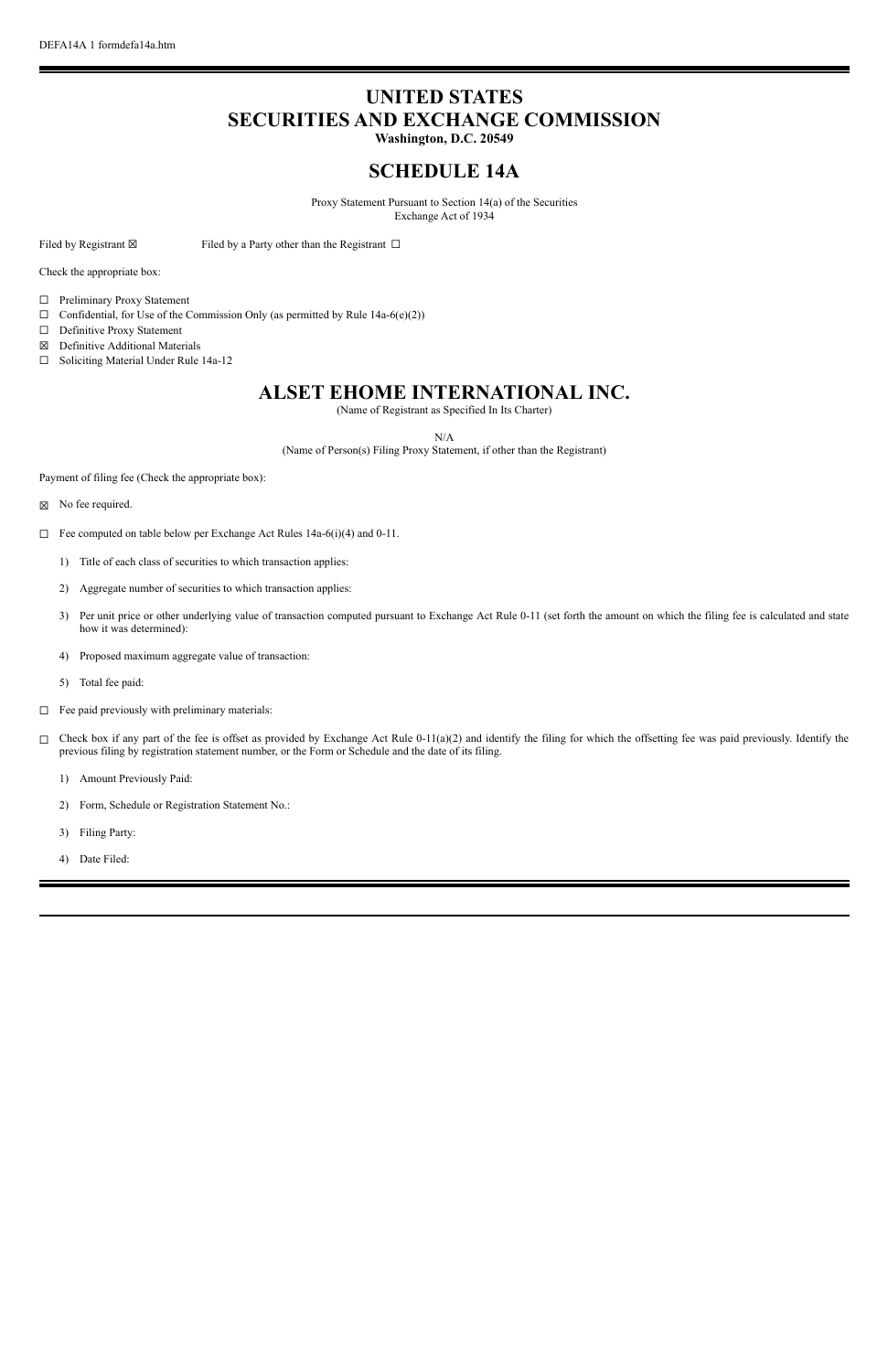#### **Alset EHome International Inc.**

**4800 Montgomery Lane, Suite 210 Bethesda, MD 20814**

On or about April 27, 2022, we mailed to you a definitive proxy statement, relating to a special meeting of our stockholders to be held on June 6, 2022 in order to obtain stockholder approval: (1) to issue, in accordance with NASDAQ Listing Rule 5635(a), 35,319,290 newly issued shares of the Company's common stock in connection with the purchase of 293,428,200 ordinary shares of Alset International Limited ("Alset International"), a limited company incorporated and domiciled in the Republic of Singapore and a subsidiary of the Company from Chan Heng Fai ("Mr. Chan"), the Company's Chairman, Chief Executive Officer and largest stockholder (the "Issuance Proposal"); (2) of the reincorporation of the Company in Texas and the change of the Company's name to "Alset Inc." (the "Reincorporation Proposal"); and (3) of the ratification of the appointment of Grassi & Co., CPAs, P.C. as our independent registered public accounting firm for the fiscal year ended December 31, 2021 (the "Ratification of Auditor Proposal").

## **SUPPLEMENT TO PROXY STATEMENT FOR THE SPECIAL MEETING OF STOCKHOLDER To be held on June 6, 2022**

May 18, 2022

#### Dear Stockholder,

The date, time and place of the special meeting of our stockholders to vote on the proposals remain the same and are as follows: to be held on June 6, 2022, at 8:00 a.m., Eastern Time, via live webcast at https://agm.issuerdirect.com/aei. The record date for the special meeting has not changed. Only stockholders of record at the close of business on April 14, 2022, the record date for the special meeting, will be entitled to vote.

We believe that Alset International represents a compelling opportunity for our Company. In addition, we believe that it is in the best interests of the Company to ensure that we hold a majority of the issued shares of Alset International. This acquisition will provide that future issuances of the shares of Alset International, which may occur from time to time, will not reduce our ownership position in Alset International below 50%. The transaction was approved by the Audit Committee and Board of Directors of the Company, with Mr. Chan abstaining.

Your vote is very important. We cannot complete the transaction unless holders of a majority of the shares present in-person or by proxy, and entitled to vote, vote to approve the stock issuance to complete the transaction. An abstention has the practical effect of a vote against the proposal and broker non-votes, if any, are not treated as votes cast, and therefore will have no effect on this proposal. Our board of directors recommends that you vote "FOR" the stock issuance proposal to complete the transaction and each of the other proposals set forth in the Notice of Special Meeting of Stockholders and the Proxy Statement.

The enclosed proxy supplement revises and updates certain information that was provided in the definitive proxy statement dated April 25, 2022 and contains additional information for your consideration in voting on Proposal 1. We urge you to read this supplement to the proxy statement carefully and in its entirety. We also encourage you, if you have not done so already, to review the definitive proxy statement dated April 25, 2022.

If you have already submitted a proxy, you do not need to do anything unless you wish to change your vote. Whether or not you plan to attend the special meeting, it is important that your shares be represented regardless of the number of shares you hold. If you have not previously voted or if you wish to revoke or change your vote, please sign and return, as promptly as possible, the enclosed proxy in the accompanying reply envelope, or submit your proxy by telephone or the Internet. Stockholders **who attend the meeting may revoke their proxies and vote in person.**

Our board of directors and management appreciate your continuing support of the Company, and we urge you to support this transaction.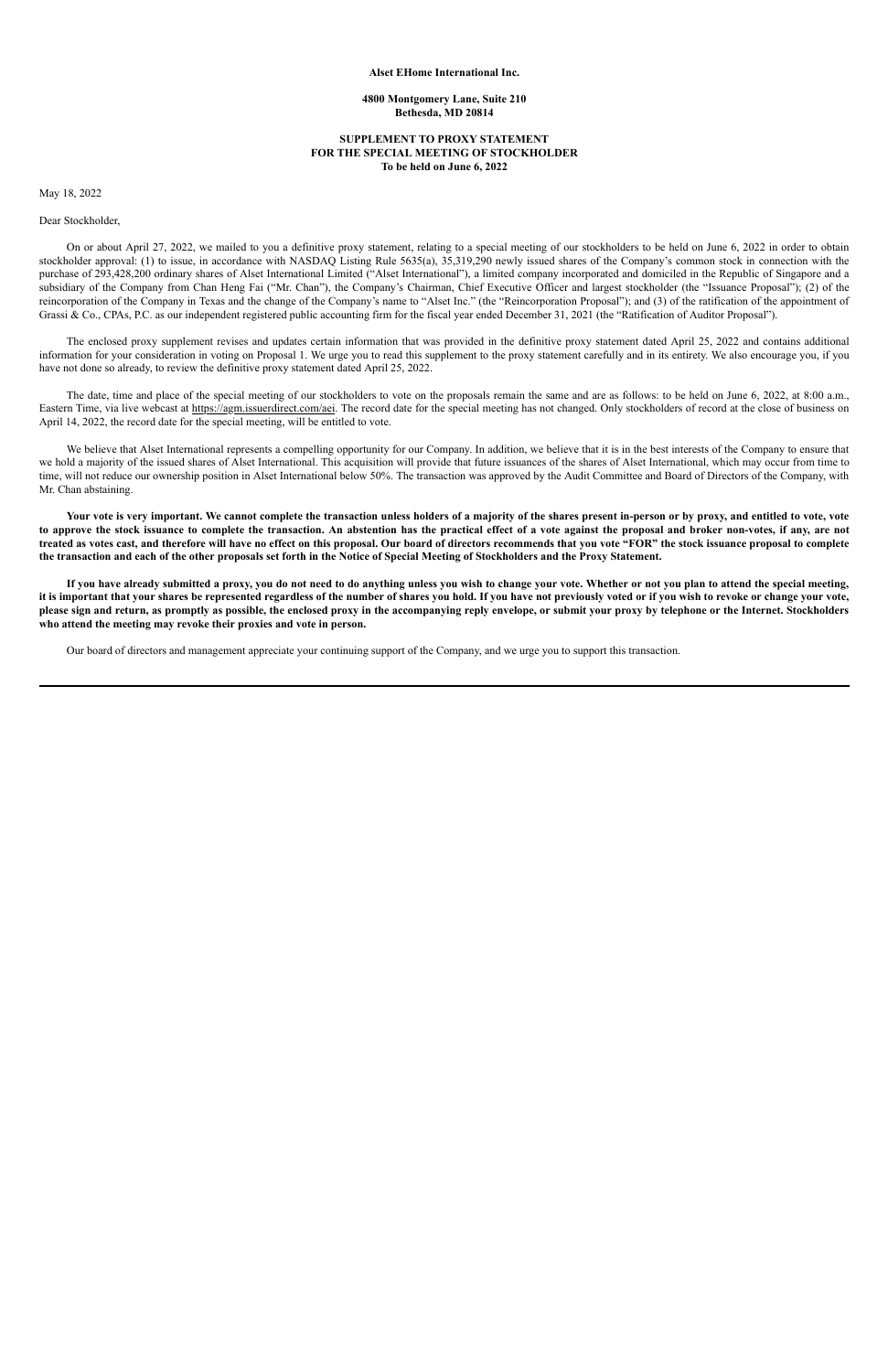#### **ALSET EHOME INTERNATIONAL INC.**

## **SUPPLEMENT TO PROXY STATEMENT**

### **INTRODUCTION**

The information provided in the definitive proxy statement dated April 25, 2022, which we refer to in this proxy supplement as the definitive proxy statement or the proxy statement, previously mailed to our stockholders on or about April 27, 2022, continues to apply, except as described in this proxy supplement. To the extent information in this proxy supplement differs from, updates or conflicts with information contained in the definitive proxy statement, the information in this proxy supplement is the more current information. We urge you to read carefully this proxy supplement, together with the definitive proxy statement. If you would like additional copies of the definitive proxy statement, this proxy supplement or the proxy card or if you have questions about the proposals, you should contact the Company, Alset EHome International Inc., 4800 Montgomery Lane, Suite 210, Bethesda, MD 20814. The definitive proxy statement and this proxy supplement may also be found on the Internet at www.sec.gov. In this proxy supplement, the terms "we," "our," "ours," and "us" refer to Alset EHome International Inc. and its subsidiaries unless otherwise indicated by context. Capitalized terms not otherwise defined herein shall have the meanings set forth in the definitive proxy statement.

The purpose of this supplement is to add a section titled "Background" to Proposal 1 of the definitive proxy statement and to replace the "Rationale" section for Proposals 1.

The following section shall be added to Proposal No. 1 of the definitive proxy supplement:

### *Background*

This related party transaction was initially presented by our Chairman in January 2022 and negotiated by the parties prior to entering into a definitive agreement. Certain officers on behalf of the Company and Mr. Chan on behalf of himself discussed the transaction. The transaction was presented to and approved by the Audit Committee at a meeting of the Audit Committee on January 6, 2022 after the committee reviewed the proposed stock purchase agreement and was subsequently approved by our board of directors on January 6, 2022. On January 17, 2022, the Company entered into a Securities Purchase Agreement with Mr. Chan, the Company's Chairman, Chief Executive Officer and largest shareholder, pursuant to which the Company agreed to purchase from Mr. Chan 293,428,200 ordinary shares of Alset International (the "AI Shares") for a purchase price of 29,468,977 newly issued shares of the Company's common stock (the "Original SPA").

In February 2022, the parties discussed amending the January transaction because of the lapse of time in closing the transaction and change in market pricing. On February 16, 2022, a new transaction was presented to and approved by the Audit Committee after the committee reviewed the proposed an amended stock purchase agreement and was subsequently approved by the board of directors on February 1, 2022. On February 28, 2022, the Company and Mr. Chan entered into an Amendment to the Original SPA (the "Amendment") pursuant to which the Company agreed to purchase the AI Shares for a revised purchase price of 35,319,290 newly issued shares of the Company's common stock, which purchase price was based off of the market price at the time the Company's Board approved the transaction.

The related party transaction was negotiated by certain officers on behalf of the Company and Mr. Chan on behalf of himself prior to the parties entering into the Original SPA and the Amendment. No outside financial advisors or investment bankers were engaged to evaluate the original or amended transaction, and no valuation of the AI Shares was conducted on behalf of the Company. The parties did not negotiate concerning transaction pricing, as they agreed to use the market price of each company's stock at the time for determining consideration of the transaction.

The Audit Committee is comprised of independent directors, and accordingly excludes Mr. Chan, an interested party. The transaction was approved by the Board of Directors of the Company, with Mr. Chan abstaining. The rationale for the transaction is described below.